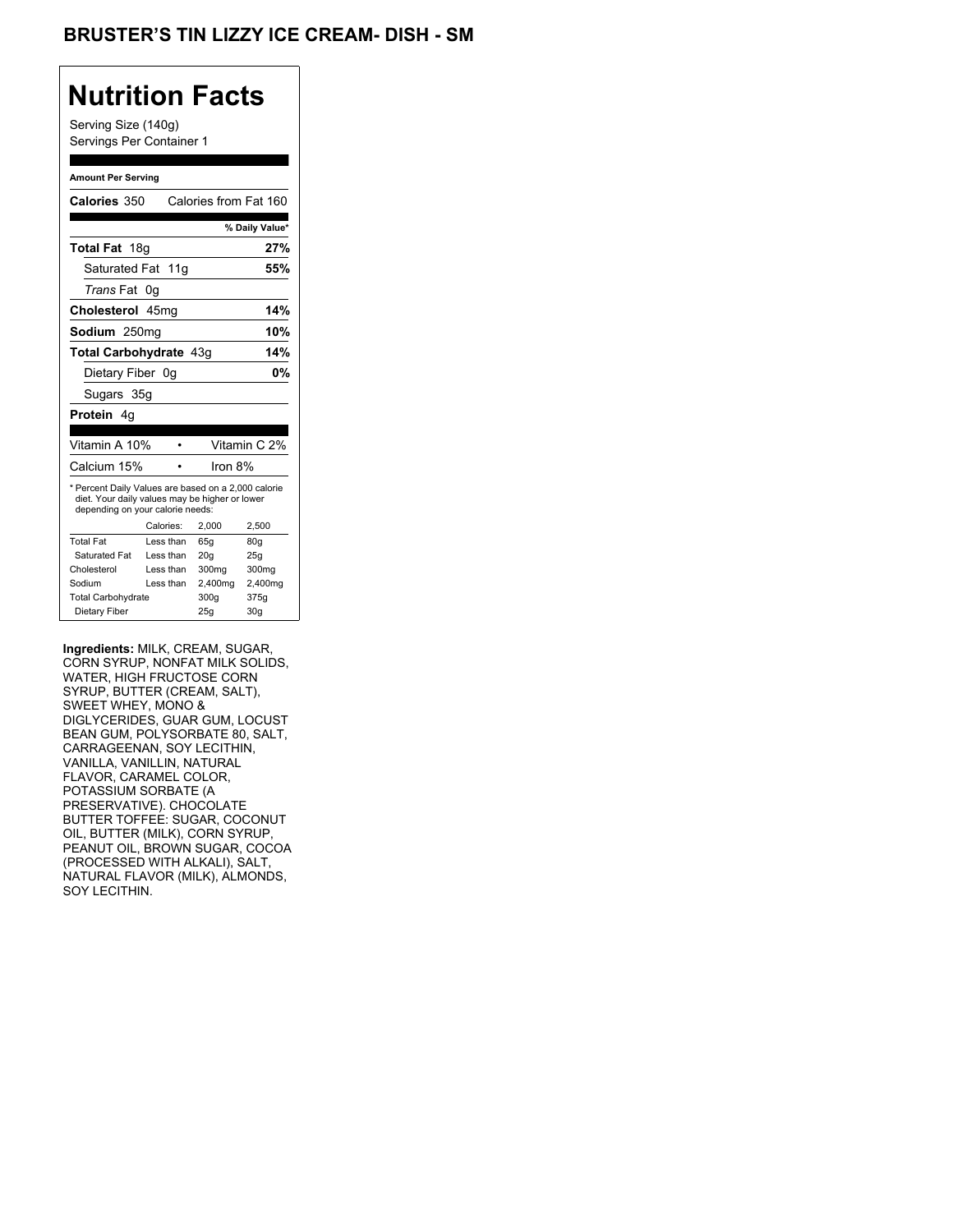## BRUSTER'S TIN LIZZY ICE CREAM- DISH - REG

## Nutrition Facts

Serving Size (210g) Servings Per Container 1

#### Amount Per Serving

| Calories 520                                                                                                                              |            | Calories from Fat 240 |                |
|-------------------------------------------------------------------------------------------------------------------------------------------|------------|-----------------------|----------------|
|                                                                                                                                           |            |                       | % Daily Value* |
| Total Fat 27g                                                                                                                             |            |                       | 41%            |
| Saturated Fat 16g                                                                                                                         |            |                       | 82%            |
| Trans Fat                                                                                                                                 | 0a         |                       |                |
| Cholesterol                                                                                                                               | 65mq       |                       | 22%            |
| Sodium 370ma                                                                                                                              |            |                       | 16%            |
| Total Carbohydrate 65g                                                                                                                    |            |                       | 22%            |
| Dietary Fiber 0g                                                                                                                          |            |                       | 1%             |
| Sugars 52g                                                                                                                                |            |                       |                |
| Protein<br>6q                                                                                                                             |            |                       |                |
| Vitamin A 15%                                                                                                                             |            |                       | Vitamin C 4%   |
| Calcium 20%                                                                                                                               |            | Iron 10%              |                |
| * Percent Daily Values are based on a 2,000 calorie<br>diet. Your daily values may be higher or lower<br>depending on your calorie needs: |            |                       |                |
|                                                                                                                                           | Calories:  | 2,000                 | 2,500          |
| <b>Total Fat</b>                                                                                                                          | Less than  | 65q                   | 80q            |
| Saturated Fat                                                                                                                             | Less than  | 20q                   | 25q            |
| Cholesterol                                                                                                                               | I ess than | 300mg                 | 300mg          |
| Sodium                                                                                                                                    | Less than  | 2,400mg               | 2,400mg        |
| <b>Total Carbohydrate</b>                                                                                                                 |            | 300g                  | 375g           |
| Dietary Fiber                                                                                                                             |            | 25g                   | 30q            |

Ingredients: MILK, CREAM, SUGAR, CORN SYRUP, NONFAT MILK SOLIDS, WATER, HIGH FRUCTOSE CORN SYRUP, BUTTER (CREAM, SALT), SWEET WHEY, MONO & DIGLYCERIDES, GUAR GUM, LOCUST BEAN GUM, POLYSORBATE 80, SALT, CARRAGEENAN, SOY LECITHIN, VANILLA, VANILLIN, NATURAL FLAVOR, CARAMEL COLOR, POTASSIUM SORBATE (A PRESERVATIVE). CHOCOLATE BUTTER TOFFEE: SUGAR, COCONUT OIL, BUTTER (MILK), CORN SYRUP, PEANUT OIL, BROWN SUGAR, COCOA (PROCESSED WITH ALKALI), SALT, NATURAL FLAVOR (MILK), ALMONDS, SOY LECITHIN.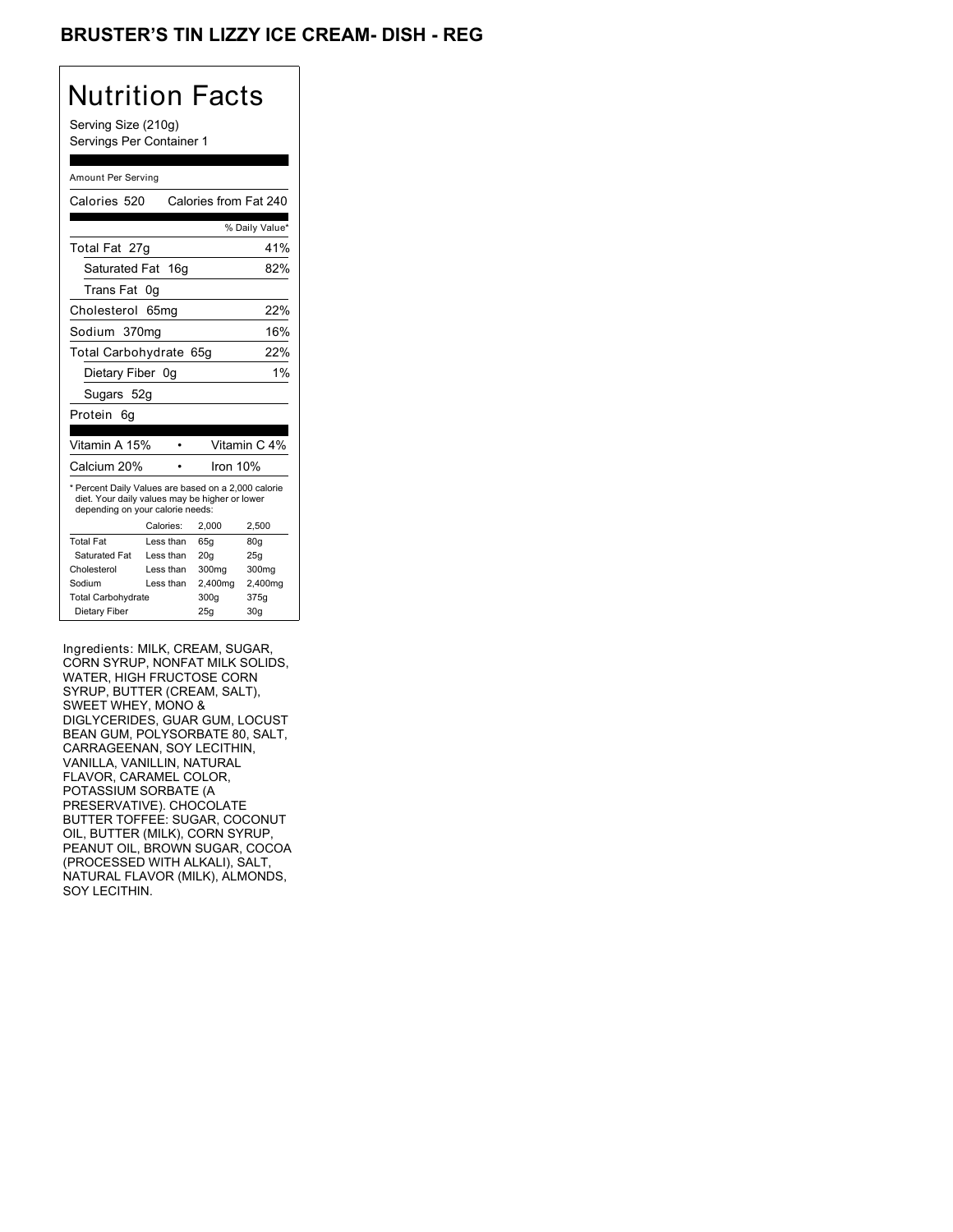## BRUSTER'S TIN LIZZY ICE CREAM- DISH - LG

## Nutrition Facts

Serving Size (280g) Servings Per Container 1

#### Amount Per Serving

| Calories 690                                                                                                                              |           |          | Calories from Fat 320 |
|-------------------------------------------------------------------------------------------------------------------------------------------|-----------|----------|-----------------------|
|                                                                                                                                           |           |          | % Daily Value*        |
| Total Fat 35g                                                                                                                             |           |          | 54%                   |
| Saturated Fat 22g                                                                                                                         |           |          | 109%                  |
| Trans Fat                                                                                                                                 | 0g        |          |                       |
| Cholesterol                                                                                                                               | 85mg      |          | 29%                   |
| Sodium 500mg                                                                                                                              |           |          | 21%                   |
| Total Carbohydrate 87g                                                                                                                    |           |          | 29%                   |
| Dietary Fiber 0q                                                                                                                          |           |          | 1%                    |
| Sugars 70g                                                                                                                                |           |          |                       |
| Protein 7g                                                                                                                                |           |          |                       |
| Vitamin A 20%                                                                                                                             |           |          | Vitamin C 4%          |
| Calcium 25%                                                                                                                               |           | lron 15% |                       |
| * Percent Daily Values are based on a 2,000 calorie<br>diet. Your daily values may be higher or lower<br>depending on your calorie needs: |           |          |                       |
|                                                                                                                                           | Calories: | 2,000    | 2,500                 |
| <b>Total Fat</b>                                                                                                                          | Less than | 65q      | 80 <sub>g</sub>       |
| Saturated Fat                                                                                                                             | Less than | 20q      | 25q                   |
| Cholesterol                                                                                                                               | Less than | 300mg    | 300mg                 |
| Sodium                                                                                                                                    | Less than | 2,400mg  | 2,400mg               |
|                                                                                                                                           |           |          |                       |
| <b>Total Carbohydrate</b>                                                                                                                 |           | 300g     | 375g                  |

Ingredients: MILK, CREAM, SUGAR, CORN SYRUP, NONFAT MILK SOLIDS, WATER, HIGH FRUCTOSE CORN SYRUP, BUTTER (CREAM, SALT), SWEET WHEY, MONO & DIGLYCERIDES, GUAR GUM, LOCUST BEAN GUM, POLYSORBATE 80, SALT, CARRAGEENAN, SOY LECITHIN, VANILLA, VANILLIN, NATURAL FLAVOR, CARAMEL COLOR, POTASSIUM SORBATE (A PRESERVATIVE). CHOCOLATE BUTTER TOFFEE: SUGAR, COCONUT OIL, BUTTER (MILK), CORN SYRUP, PEANUT OIL, BROWN SUGAR, COCOA (PROCESSED WITH ALKALI), SALT, NATURAL FLAVOR (MILK), ALMONDS, SOY LECITHIN.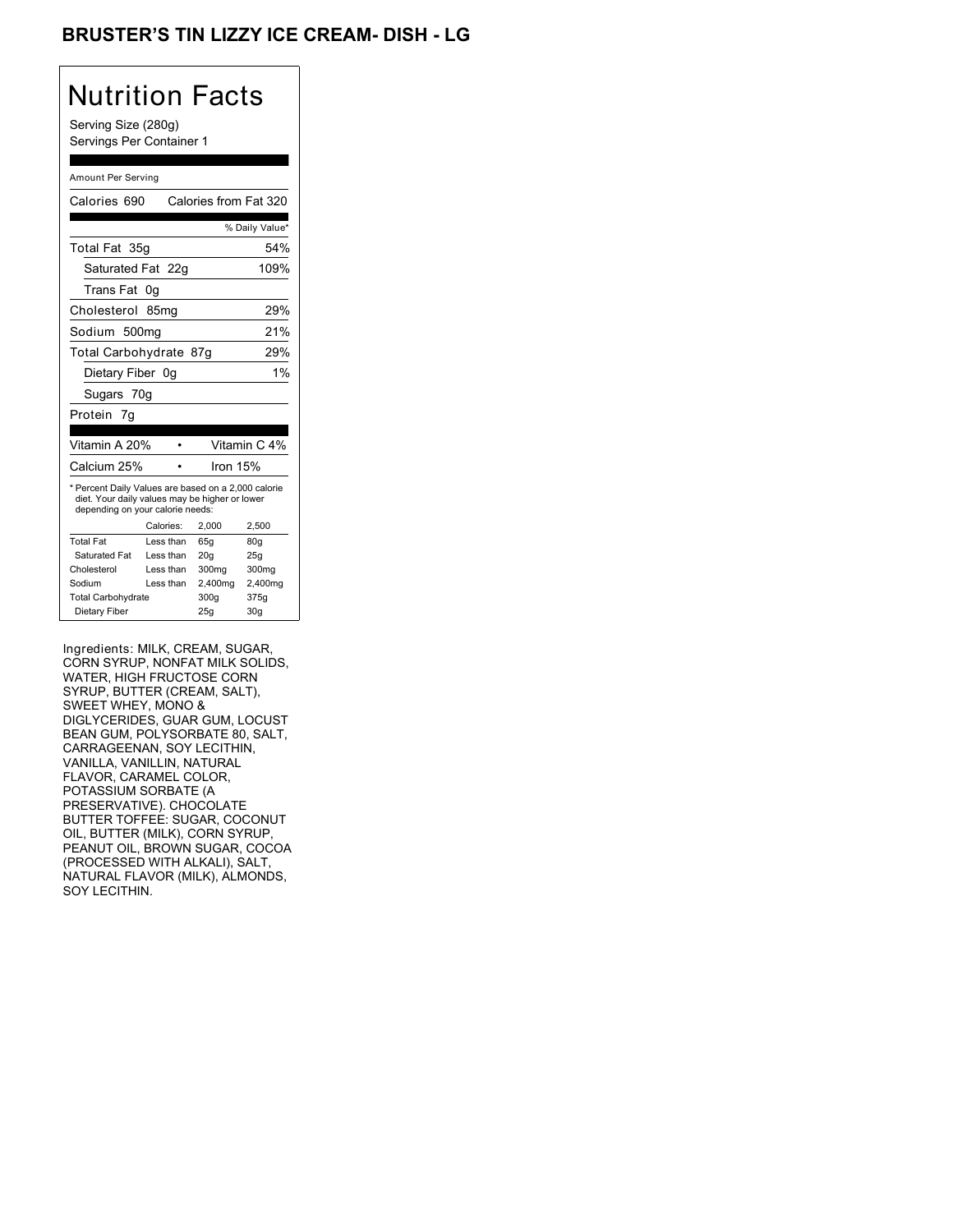## BRUSTER'S TIN LIZZY ICE CREAM- SUGAR CONE - SM

# Nutrition Facts

Serving Size (153g) Servings Per Container 1

#### Amount Per Serving

| Calories 400           | Calories from Fat 160                               |
|------------------------|-----------------------------------------------------|
|                        | % Daily Value*                                      |
| Total Fat 18g          | 28%                                                 |
| Saturated Fat 11g      | 55%                                                 |
| Trans Fat 0q           |                                                     |
| Cholesterol 45mg       | 14%                                                 |
| Sodium 270mg           | 11%                                                 |
| Total Carbohydrate 55g | 18%                                                 |
| Dietary Fiber 0g       | 0%                                                  |
| Sugars 38g             |                                                     |
| Protein 4q             |                                                     |
| Vitamin A 10%          | Vitamin C 2%                                        |
| Calcium 15%            | Iron 10%                                            |
| diet.                  | * Percent Daily Values are based on a 2,000 calorie |

Ingredients: MILK, CREAM, SUGAR, CORN SYRUP, NONFAT MILK SOLIDS, WATER, HIGH FRUCTOSE CORN SYRUP, BUTTER (CREAM, SALT), SWEET WHEY, MONO & DIGLYCERIDES, GUAR GUM, LOCUST BEAN GUM, POLYSORBATE 80, SALT, CARRAGEENAN, SOY LECITHIN, VANILLA, VANILLIN, NATURAL FLAVOR, CARAMEL COLOR, POTASSIUM SORBATE (A PRESERVATIVE). CHOCOLATE BUTTER TOFFEE: SUGAR, COCONUT OIL, BUTTER (MILK), CORN SYRUP, PEANUT OIL, BROWN SUGAR, COCOA (PROCESSED WITH ALKALI), SALT, NATURAL FLAVOR (MILK), ALMONDS, SOY LECITHIN. SUGAR CONE: ENRICHED WHEAT FLOUR (ENRICHED WITH NIACIN, REDUCED IRON, THIAMIN MONONITRATE, RIBOFLAVIN, FOLIC ACID), TAPIOCA FLOUR, SUGAR, VEGETABLE SHORTENING (SOYBEAN AND/OR CANOLA OIL, MODIFIED PALM OIL, SOY LECITHIN, AND/OR PARTIALLY HYDROGENATED SOYBEAN OIL), OAT FIBER AND/OR VEGETABLE FIBER, SALT, CARAMEL COLOR, ARTIFICIAL FLAVOR, SOY LECITHIN.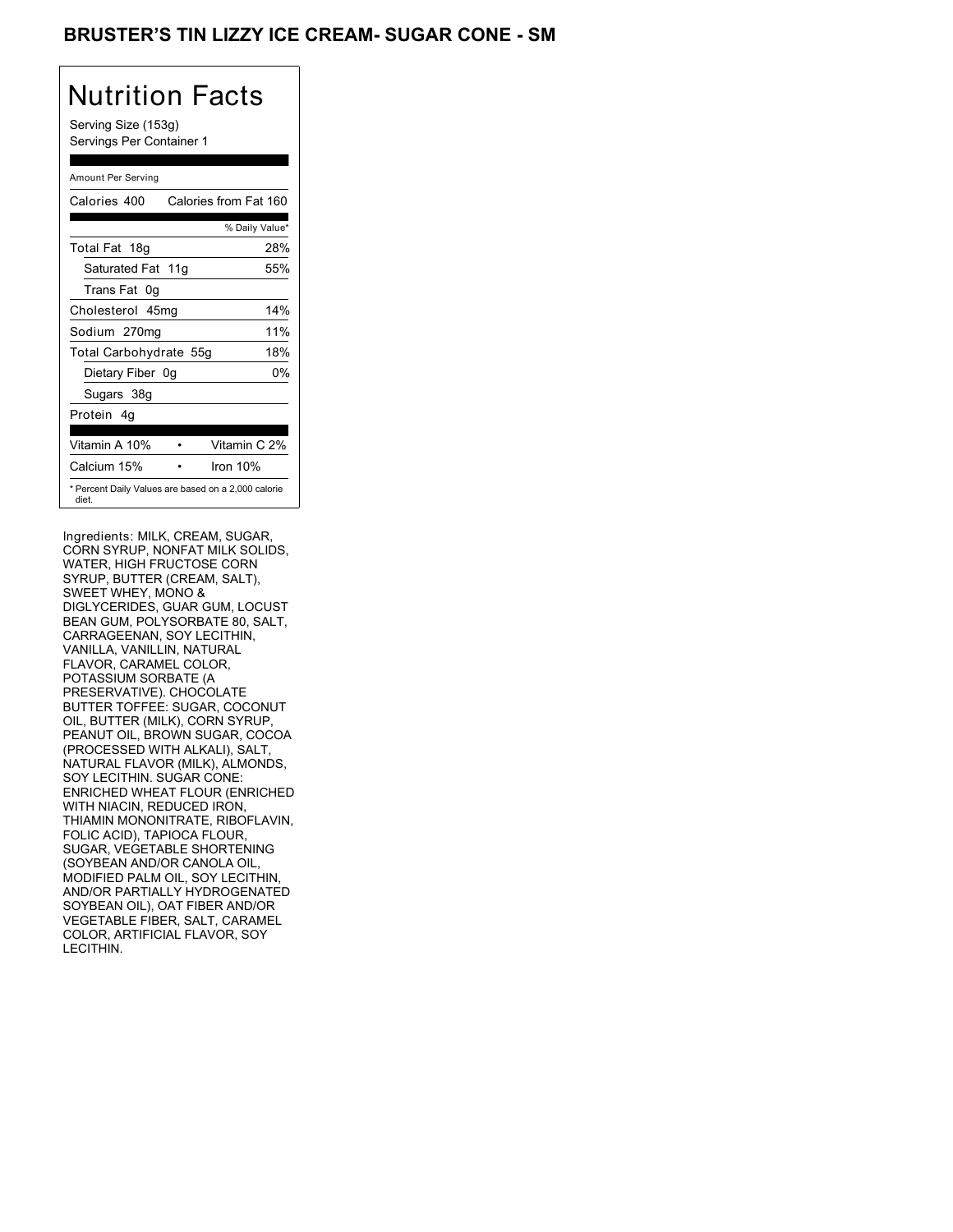## BRUSTER'S TIN LIZZY ICE CREAM- SUGAR CONE - REG

## Nutrition Facts

Serving Size (223g) Servings Per Container 1

#### Amount Per Serving

| Calories 570           | Calories from Fat 240                               |
|------------------------|-----------------------------------------------------|
|                        | % Daily Value*                                      |
| Total Fat 27g          | 41%                                                 |
| Saturated Fat 16g      | 82%                                                 |
| Trans Fat 0q           |                                                     |
| Cholesterol 65mg       | 22%                                                 |
| Sodium 390mg           | 16%                                                 |
| Total Carbohydrate 77g | 26%                                                 |
| Dietary Fiber 0g       | $1\%$                                               |
| Sugars 55g             |                                                     |
| Protein 6q             |                                                     |
| Vitamin A 15%          | Vitamin C 4%                                        |
| Calcium 20%            | Iron $15%$                                          |
| diet.                  | * Percent Daily Values are based on a 2,000 calorie |

Ingredients: MILK, CREAM, SUGAR, CORN SYRUP, NONFAT MILK SOLIDS, WATER, HIGH FRUCTOSE CORN SYRUP, BUTTER (CREAM, SALT), SWEET WHEY, MONO & DIGLYCERIDES, GUAR GUM, LOCUST BEAN GUM, POLYSORBATE 80, SALT, CARRAGEENAN, SOY LECITHIN, VANILLA, VANILLIN, NATURAL FLAVOR, CARAMEL COLOR, POTASSIUM SORBATE (A PRESERVATIVE). CHOCOLATE BUTTER TOFFEE: SUGAR, COCONUT OIL, BUTTER (MILK), CORN SYRUP, PEANUT OIL, BROWN SUGAR, COCOA (PROCESSED WITH ALKALI), SALT, NATURAL FLAVOR (MILK), ALMONDS, SOY LECITHIN. SUGAR CONE: ENRICHED WHEAT FLOUR (ENRICHED WITH NIACIN, REDUCED IRON, THIAMIN MONONITRATE, RIBOFLAVIN, FOLIC ACID), TAPIOCA FLOUR, SUGAR, VEGETABLE SHORTENING (SOYBEAN AND/OR CANOLA OIL, MODIFIED PALM OIL, SOY LECITHIN, AND/OR PARTIALLY HYDROGENATED SOYBEAN OIL), OAT FIBER AND/OR VEGETABLE FIBER, SALT, CARAMEL COLOR, ARTIFICIAL FLAVOR, SOY LECITHIN.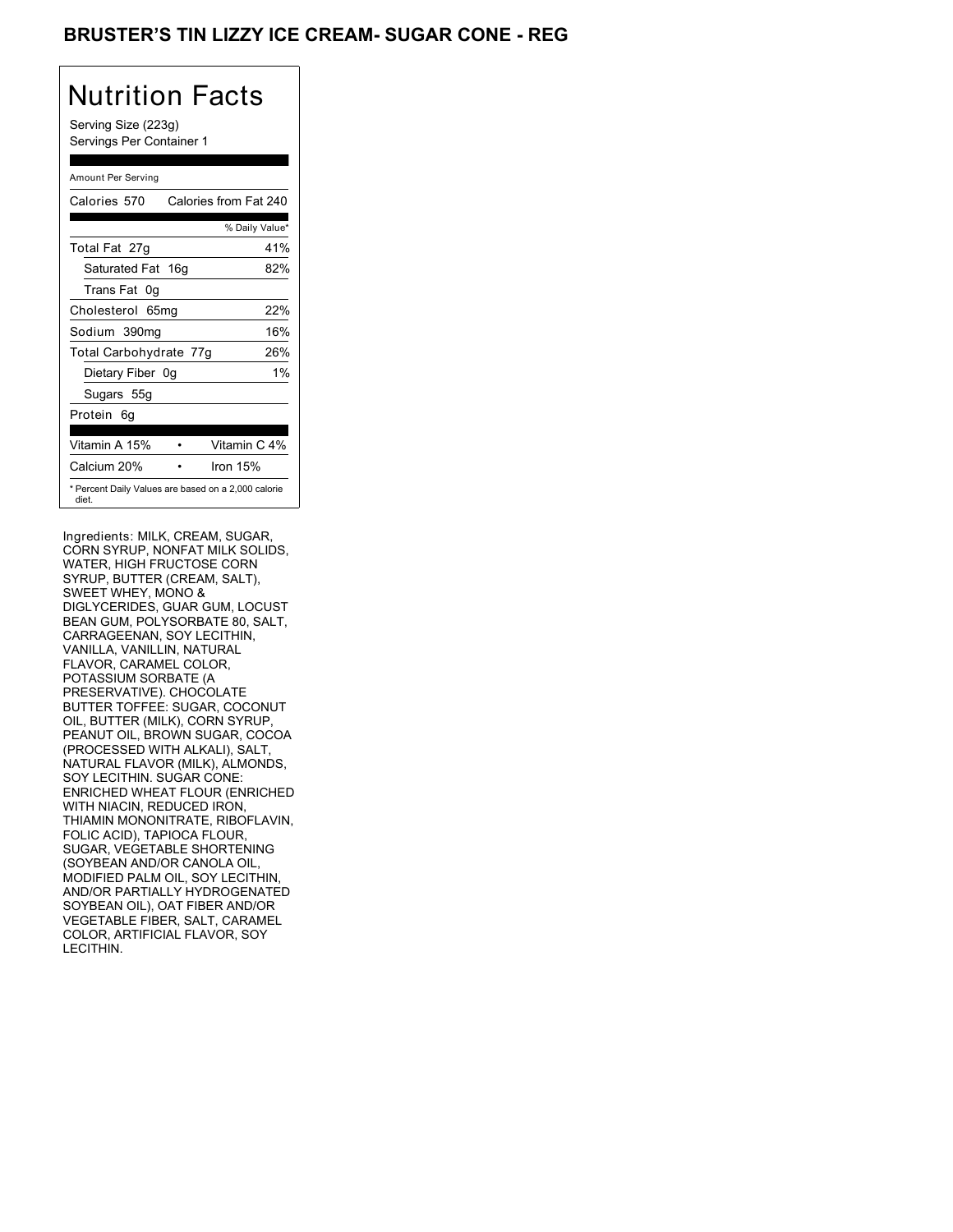## BRUSTER'S TIN LIZZY ICE CREAM- SUGAR CONE - LG

# Nutrition Facts

Serving Size (293g) Servings Per Container 1

#### Amount Per Serving

| Calories 750           | Calories from Fat 320                               |       |
|------------------------|-----------------------------------------------------|-------|
|                        | % Daily Value*                                      |       |
| Total Fat 36g          |                                                     | 55%   |
| Saturated Fat 22g      | 109%                                                |       |
| Trans Fat 0q           |                                                     |       |
| Cholesterol 85mg       |                                                     | 29%   |
| Sodium 520mg           |                                                     | 22%   |
| Total Carbohydrate 99g |                                                     | 33%   |
| Dietary Fiber 0g       |                                                     | $1\%$ |
| Sugars 73g             |                                                     |       |
| Protein 8q             |                                                     |       |
| Vitamin A 20%          | Vitamin C 4%                                        |       |
| Calcium 25%            | Iron 15%                                            |       |
| diet.                  | * Percent Daily Values are based on a 2,000 calorie |       |

Ingredients: MILK, CREAM, SUGAR, CORN SYRUP, NONFAT MILK SOLIDS, WATER, HIGH FRUCTOSE CORN SYRUP, BUTTER (CREAM, SALT), SWEET WHEY, MONO & DIGLYCERIDES, GUAR GUM, LOCUST BEAN GUM, POLYSORBATE 80, SALT, CARRAGEENAN, SOY LECITHIN, VANILLA, VANILLIN, NATURAL FLAVOR, CARAMEL COLOR, POTASSIUM SORBATE (A PRESERVATIVE). CHOCOLATE BUTTER TOFFEE: SUGAR, COCONUT OIL, BUTTER (MILK), CORN SYRUP, PEANUT OIL, BROWN SUGAR, COCOA (PROCESSED WITH ALKALI), SALT, NATURAL FLAVOR (MILK), ALMONDS, SOY LECITHIN. SUGAR CONE: ENRICHED WHEAT FLOUR (ENRICHED WITH NIACIN, REDUCED IRON, THIAMIN MONONITRATE, RIBOFLAVIN, FOLIC ACID), TAPIOCA FLOUR, SUGAR, VEGETABLE SHORTENING (SOYBEAN AND/OR CANOLA OIL, MODIFIED PALM OIL, SOY LECITHIN, AND/OR PARTIALLY HYDROGENATED SOYBEAN OIL), OAT FIBER AND/OR VEGETABLE FIBER, SALT, CARAMEL COLOR, ARTIFICIAL FLAVOR, SOY LECITHIN.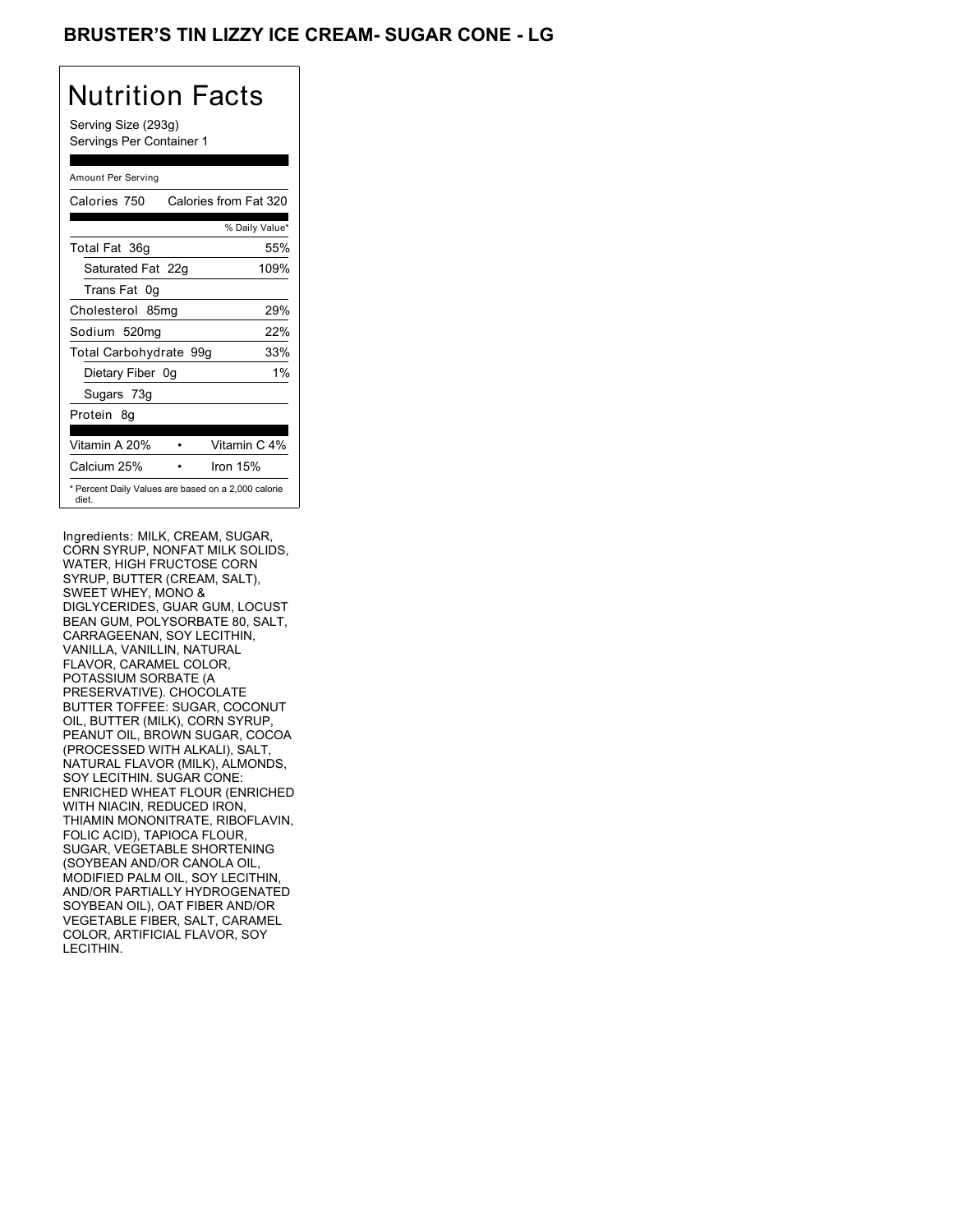## BRUSTER'S TIN LIZZY ICE CREAM- CAKE CONE - SM

## Nutrition Facts

Serving Size (146g) Servings Per Container 1

#### Amount Per Serving

| Calories 370                                                 | Calories from Fat 160 |
|--------------------------------------------------------------|-----------------------|
|                                                              | % Daily Value*        |
| Total Fat 18g                                                | 27%                   |
| Saturated Fat 11g                                            | 55%                   |
| Trans Fat 0q                                                 |                       |
| Cholesterol 45mg                                             | 14%                   |
| Sodium 260mg                                                 | 11%                   |
| Total Carbohydrate 48g                                       | 16%                   |
| Dietary Fiber 0g                                             | 0%                    |
| Sugars 35g                                                   |                       |
| Protein 4q                                                   |                       |
| Vitamin A 10%                                                | Vitamin C 2%          |
| Calcium 15%                                                  | Iron $10%$            |
| * Percent Daily Values are based on a 2,000 calorie<br>diet. |                       |

Ingredients: MILK, CREAM, SUGAR, CORN SYRUP, NONFAT MILK SOLIDS, WATER, HIGH FRUCTOSE CORN SYRUP, BUTTER (CREAM, SALT), SWEET WHEY, MONO & DIGLYCERIDES, GUAR GUM, LOCUST BEAN GUM, POLYSORBATE 80, SALT, CARRAGEENAN, SOY LECITHIN, VANILLA, VANILLIN, NATURAL FLAVOR, CARAMEL COLOR, POTASSIUM SORBATE (A PRESERVATIVE). CHOCOLATE BUTTER TOFFEE: SUGAR, COCONUT OIL, BUTTER (MILK), CORN SYRUP, PEANUT OIL, BROWN SUGAR, COCOA (PROCESSED WITH ALKALI), SALT, NATURAL FLAVOR (MILK), ALMONDS, SOY LECITHIN. CAKE CONE: ENRICHED WHEAT FLOUR (ENRICHED WITH NIACIN, REDUCED IRON, THIAMIN MONONITRATE, RIBOFLAVIN, FOLIC ACID), TAPIOCA FLOUR, SUGAR, VEGETABLE OIL SHORTENING (SOYBEAN AND/OR CANOLA OIL, MODIFIED PALM OIL, SOY LECITHIN, AND/OR PARTIALLY HYDROGENATED SOYBEAN OIL), LEAVENING (SODIUM BICARBONATE, AMMONIUM BICARBONATE), SALT, NATURAL FLAVOR, ANNATTO (VEGETABLE COLOR).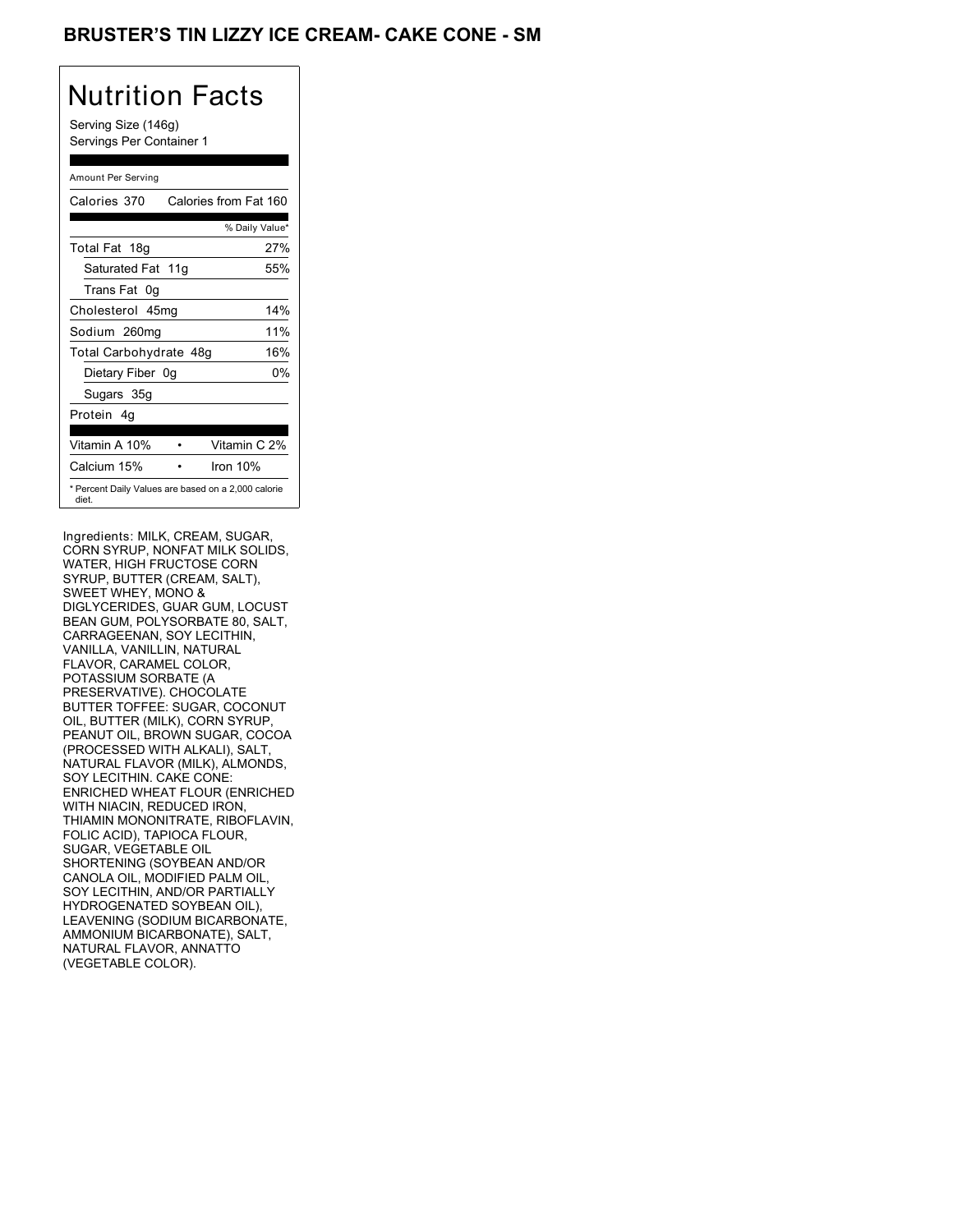## **BRUSTER'S TIN LIZZY ICE CREAM- CAKE CONE - REG**

## Nutrition Facts

Serving Size (216g) Servings Per Container 1

#### Amount Per Serving

| Calories 540           | Calories from Fat 240                               |
|------------------------|-----------------------------------------------------|
|                        | % Daily Value*                                      |
| Total Fat 27g          | 41%                                                 |
| Saturated Fat 16g      | 82%                                                 |
| Trans Fat 0q           |                                                     |
| Cholesterol 65mg       | 22%                                                 |
| Sodium 380mg           | 16%                                                 |
| Total Carbohydrate 70g | 23%                                                 |
| Dietary Fiber 0g       | $1\%$                                               |
| Sugars 53g             |                                                     |
| Protein 6q             |                                                     |
| Vitamin A 15%          | Vitamin C 4%                                        |
| Calcium 20%            | Iron $15%$                                          |
| diet.                  | * Percent Daily Values are based on a 2,000 calorie |

Ingredients: MILK, CREAM, SUGAR, CORN SYRUP, NONFAT MILK SOLIDS, WATER, HIGH FRUCTOSE CORN SYRUP, BUTTER (CREAM, SALT), SWEET WHEY, MONO & DIGLYCERIDES, GUAR GUM, LOCUST BEAN GUM, POLYSORBATE 80, SALT, CARRAGEENAN, SOY LECITHIN, VANILLA, VANILLIN, NATURAL FLAVOR, CARAMEL COLOR, POTASSIUM SORBATE (A PRESERVATIVE). CHOCOLATE BUTTER TOFFEE: SUGAR, COCONUT OIL, BUTTER (MILK), CORN SYRUP, PEANUT OIL, BROWN SUGAR, COCOA (PROCESSED WITH ALKALI), SALT, NATURAL FLAVOR (MILK), ALMONDS, SOY LECITHIN. CAKE CONE: ENRICHED WHEAT FLOUR (ENRICHED WITH NIACIN, REDUCED IRON, THIAMIN MONONITRATE, RIBOFLAVIN, FOLIC ACID), TAPIOCA FLOUR, SUGAR, VEGETABLE OIL SHORTENING (SOYBEAN AND/OR CANOLA OIL, MODIFIED PALM OIL, SOY LECITHIN, AND/OR PARTIALLY HYDROGENATED SOYBEAN OIL), LEAVENING (SODIUM BICARBONATE, AMMONIUM BICARBONATE), SALT, NATURAL FLAVOR, ANNATTO (VEGETABLE COLOR).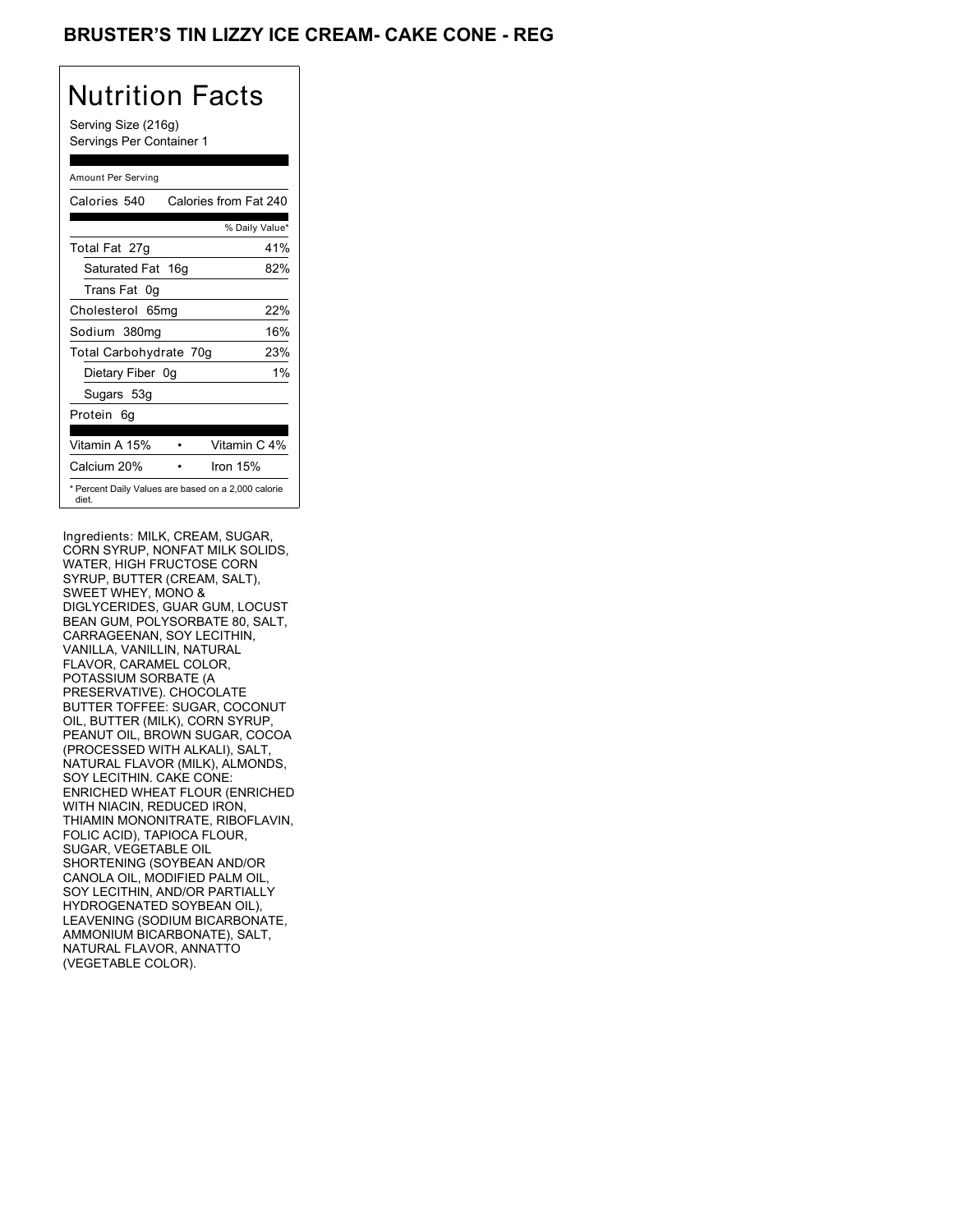## **BRUSTER'S TIN LIZZY ICE CREAM- CAKE CONE - LG**

# Nutrition Facts

Serving Size (286g) Servings Per Container 1

#### Amount Per Serving

| Calories 720           | Calories from Fat 320                               |
|------------------------|-----------------------------------------------------|
|                        | % Daily Value*                                      |
| Total Fat 35g          | 55%                                                 |
| Saturated Fat 22g      | 109%                                                |
| Trans Fat 0q           |                                                     |
| Cholesterol 85mg       | 29%                                                 |
| Sodium 510mg           | 21%                                                 |
| Total Carbohydrate 92g | 31%                                                 |
| Dietary Fiber 0g       | $1\%$                                               |
| Sugars 70g             |                                                     |
| Protein 8q             |                                                     |
| Vitamin A 20%          | Vitamin C 4%                                        |
| Calcium 25%            | Iron $15%$                                          |
| diet.                  | * Percent Daily Values are based on a 2,000 calorie |

Ingredients: MILK, CREAM, SUGAR, CORN SYRUP, NONFAT MILK SOLIDS, WATER, HIGH FRUCTOSE CORN SYRUP, BUTTER (CREAM, SALT), SWEET WHEY, MONO & DIGLYCERIDES, GUAR GUM, LOCUST BEAN GUM, POLYSORBATE 80, SALT, CARRAGEENAN, SOY LECITHIN, VANILLA, VANILLIN, NATURAL FLAVOR, CARAMEL COLOR, POTASSIUM SORBATE (A PRESERVATIVE). CHOCOLATE BUTTER TOFFEE: SUGAR, COCONUT OIL, BUTTER (MILK), CORN SYRUP, PEANUT OIL, BROWN SUGAR, COCOA (PROCESSED WITH ALKALI), SALT, NATURAL FLAVOR (MILK), ALMONDS, SOY LECITHIN. CAKE CONE: ENRICHED WHEAT FLOUR (ENRICHED WITH NIACIN, REDUCED IRON, THIAMIN MONONITRATE, RIBOFLAVIN, FOLIC ACID), TAPIOCA FLOUR, SUGAR, VEGETABLE OIL SHORTENING (SOYBEAN AND/OR CANOLA OIL, MODIFIED PALM OIL, SOY LECITHIN, AND/OR PARTIALLY HYDROGENATED SOYBEAN OIL), LEAVENING (SODIUM BICARBONATE, AMMONIUM BICARBONATE), SALT, NATURAL FLAVOR, ANNATTO (VEGETABLE COLOR).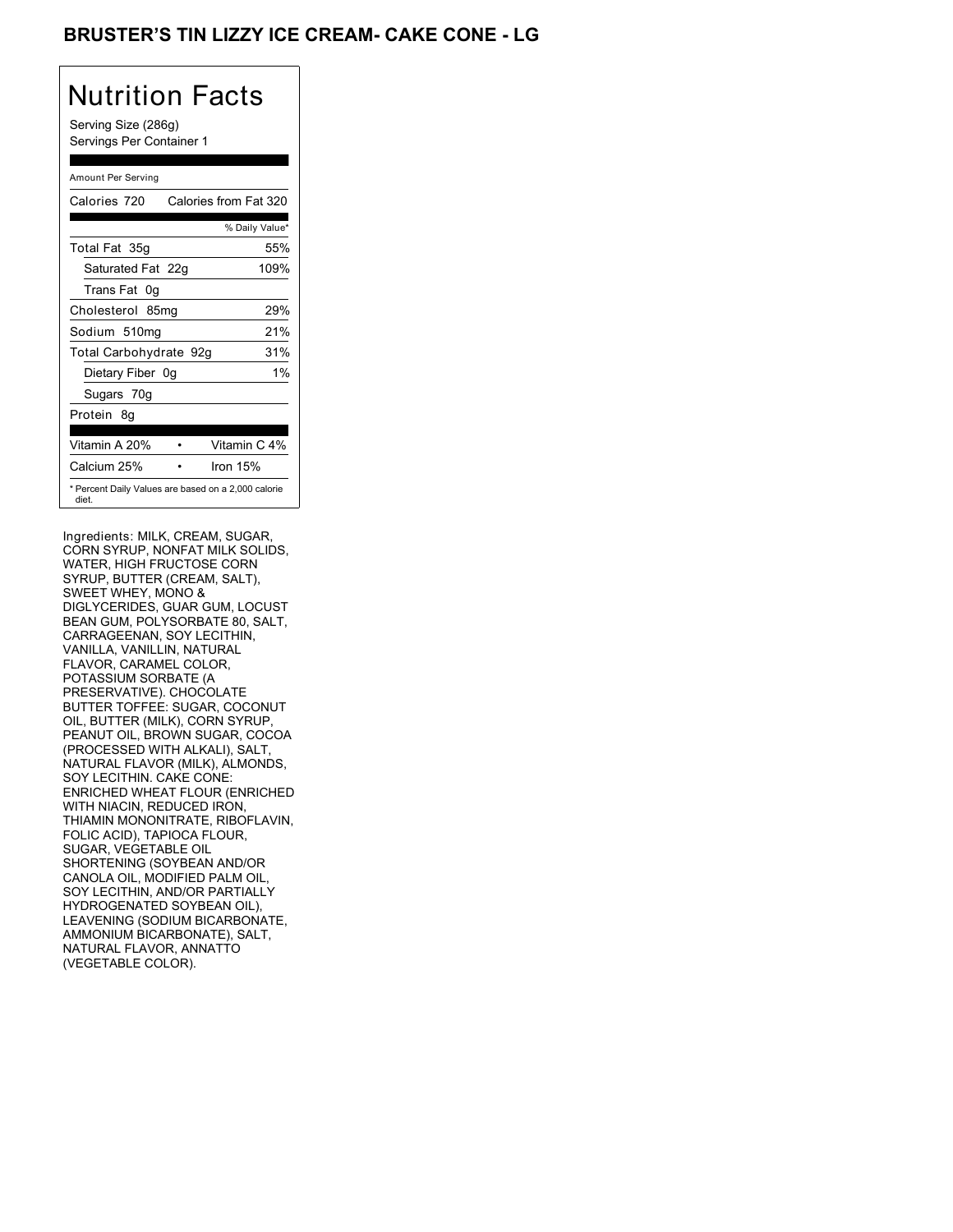## BRUSTER'S TIN LIZZY ICE CREAM- WAFFLE CONE - SM

## Nutrition Facts

Serving Size (170g) Servings Per Container 1

#### Amount Per Serving

| Calories 470                                                 | Calories from Fat 190 |
|--------------------------------------------------------------|-----------------------|
|                                                              | % Daily Value*        |
| Total Fat 21g                                                | 32%                   |
| Saturated Fat 12g                                            | 58%                   |
| Trans Fat 0q                                                 |                       |
| Cholesterol 50mg                                             | 17%                   |
| Sodium 250mg                                                 | 10%                   |
| Total Carbohydrate 66g                                       | 22%                   |
| Dietary Fiber 0g                                             | 0%                    |
| Sugars 45g                                                   |                       |
| Protein 5q                                                   |                       |
| Vitamin A 10%                                                | Vitamin C 2%          |
| Calcium 15%                                                  | Iron $10%$            |
| * Percent Daily Values are based on a 2,000 calorie<br>diet. |                       |

Ingredients: MILK, CREAM, SUGAR, CORN SYRUP, NONFAT MILK SOLIDS, WATER, HIGH FRUCTOSE CORN SYRUP, BUTTER (CREAM, SALT), SWEET WHEY, MONO & DIGLYCERIDES, GUAR GUM, LOCUST BEAN GUM, POLYSORBATE 80, SALT, CARRAGEENAN, SOY LECITHIN, VANILLA, VANILLIN, NATURAL FLAVOR, CARAMEL COLOR, POTASSIUM SORBATE (A PRESERVATIVE). CHOCOLATE BUTTER TOFFEE: SUGAR, COCONUT OIL, BUTTER (MILK), CORN SYRUP, PEANUT OIL, BROWN SUGAR, COCOA (PROCESSED WITH ALKALI), SALT, NATURAL FLAVOR (MILK), ALMONDS, SOY LECITHIN. WAFFLE CONE: ENRICHED BLEACHED WHEAT FLOUR (ENRICHED WITH NIACIN, REDUCED IRON, THIAMIN MONONITRATE, RIBOFLAVIN, FOLIC ACID), SUGAR, VEGETABLE SHORTENING (PARTIALLY HYDROGENATED SOYBEAN AND COTTONSEED OILS), WHOLE EGG, ARTIFICIAL FLAVOR (INCLUDING MALTODEXTRIN, MODIFIED CORNSTARCH, BUTTER, BUTTERMILK), DEXTROSE, SOY LECITHIN, ARTIFICIAL VANILLA FLAVOR.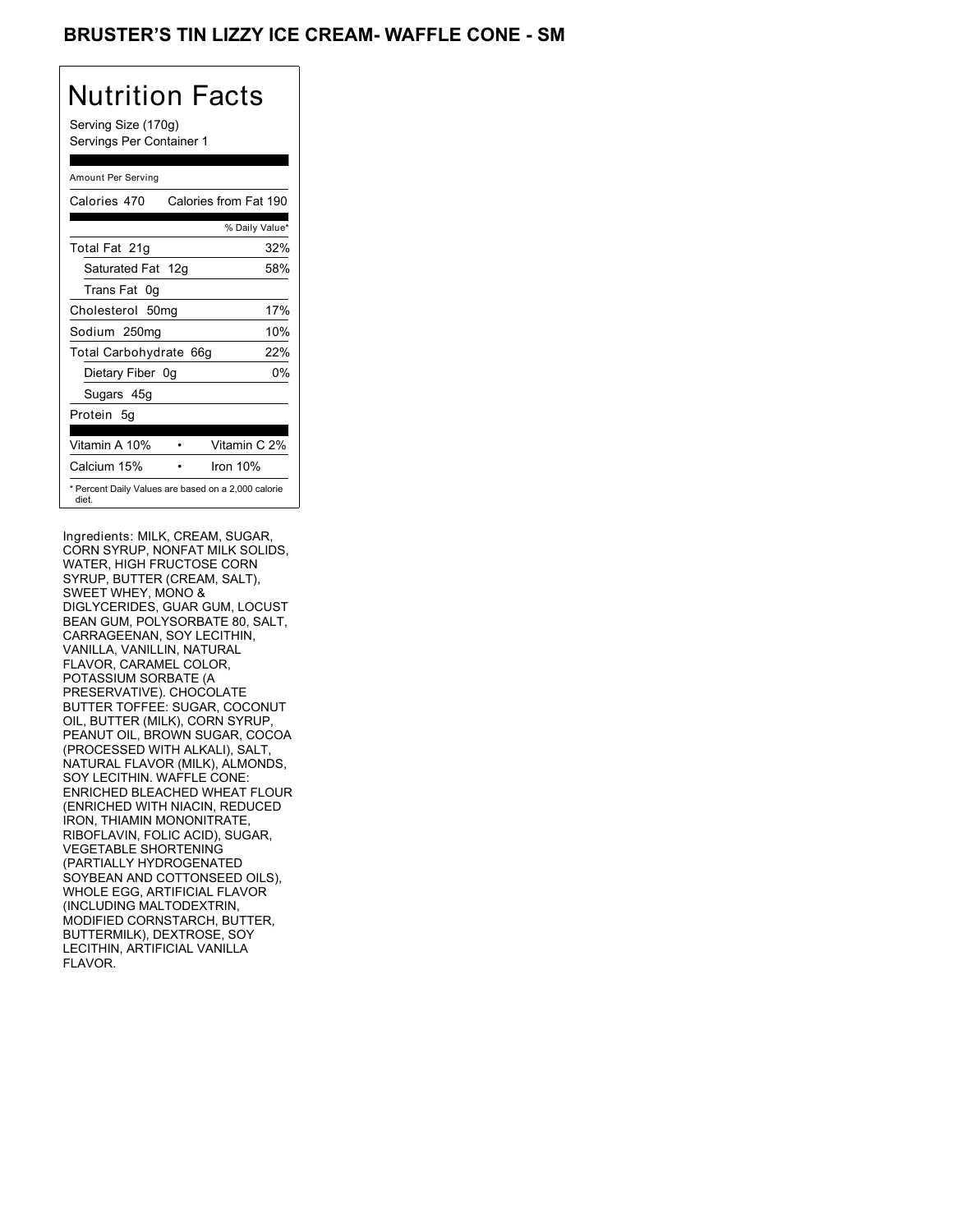## BRUSTER'S TIN LIZZY ICE CREAM- WAFFLE CONE - REG

## Nutrition Facts

Serving Size (240g) Servings Per Container 1

#### Amount Per Serving

| Calories 650           | Calories from Fat 270                               |
|------------------------|-----------------------------------------------------|
|                        | % Daily Value*                                      |
| Total Fat 30g          | 46%                                                 |
| Saturated Fat 17g      | 86%                                                 |
| Trans Fat 0g           |                                                     |
| Cholesterol 70mg       | 24%                                                 |
| Sodium 370mg           | 16%                                                 |
| Total Carbohydrate 88g | 29%                                                 |
| Dietary Fiber 0g       | $1\%$                                               |
| Sugars 63g             |                                                     |
| Protein 7q             |                                                     |
| Vitamin A 15%          | Vitamin C 4%                                        |
| Calcium 20%            | Iron 15%                                            |
| diet.                  | * Percent Daily Values are based on a 2,000 calorie |

Ingredients: MILK, CREAM, SUGAR, CORN SYRUP, NONFAT MILK SOLIDS, WATER, HIGH FRUCTOSE CORN SYRUP, BUTTER (CREAM, SALT), SWEET WHEY, MONO & DIGLYCERIDES, GUAR GUM, LOCUST BEAN GUM, POLYSORBATE 80, SALT, CARRAGEENAN, SOY LECITHIN, VANILLA, VANILLIN, NATURAL FLAVOR, CARAMEL COLOR, POTASSIUM SORBATE (A PRESERVATIVE). CHOCOLATE BUTTER TOFFEE: SUGAR, COCONUT OIL, BUTTER (MILK), CORN SYRUP, PEANUT OIL, BROWN SUGAR, COCOA (PROCESSED WITH ALKALI), SALT, NATURAL FLAVOR (MILK), ALMONDS, SOY LECITHIN. WAFFLE CONE: ENRICHED BLEACHED WHEAT FLOUR (ENRICHED WITH NIACIN, REDUCED IRON, THIAMIN MONONITRATE, RIBOFLAVIN, FOLIC ACID), SUGAR, VEGETABLE SHORTENING (PARTIALLY HYDROGENATED SOYBEAN AND COTTONSEED OILS), WHOLE EGG, ARTIFICIAL FLAVOR (INCLUDING MALTODEXTRIN, MODIFIED CORNSTARCH, BUTTER, BUTTERMILK), DEXTROSE, SOY LECITHIN, ARTIFICIAL VANILLA FLAVOR.